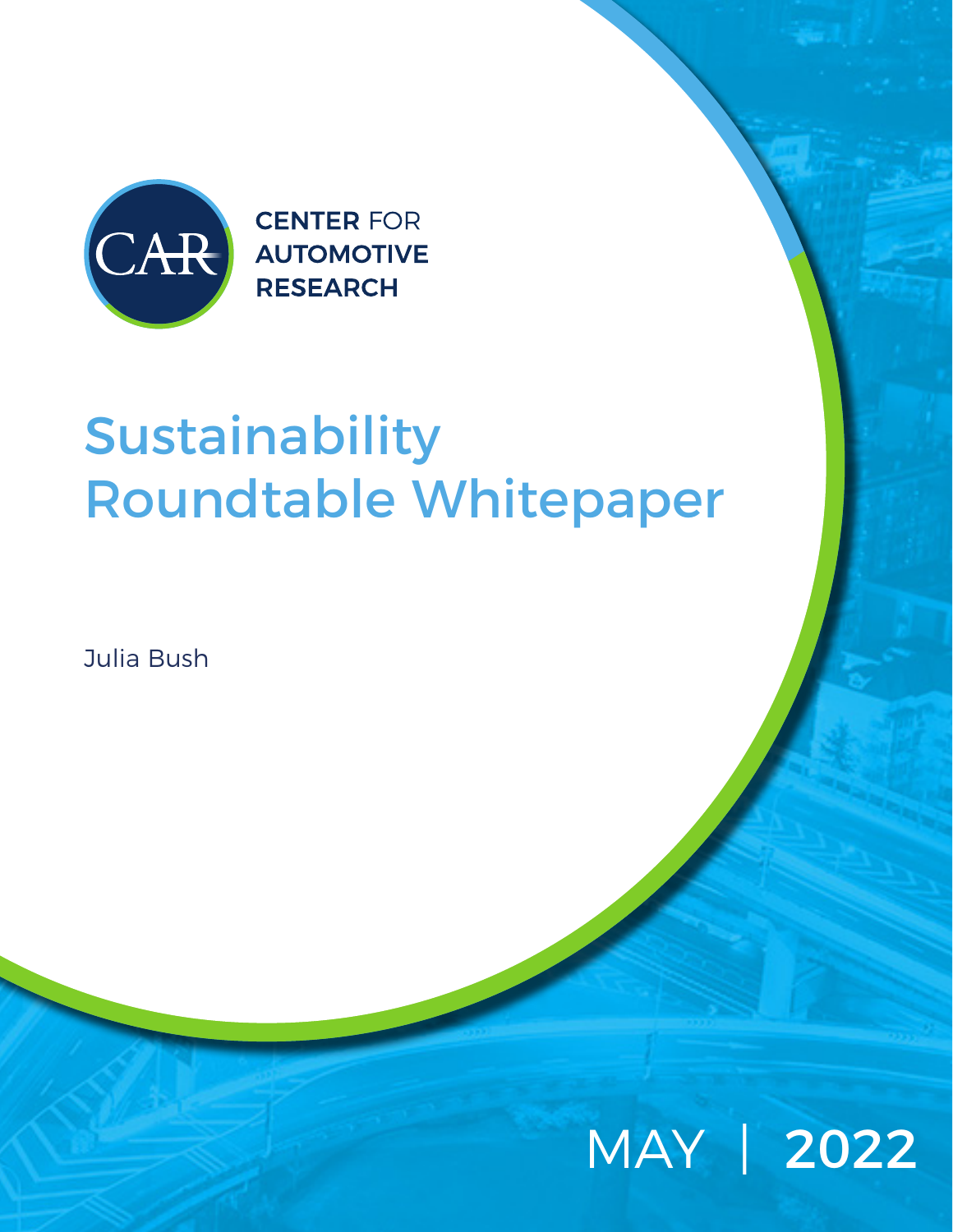# TABLE OF CONTENTS

- About the Authors **1**
- Why **2**
- Summary of What Happened **3**
- Introduction **3**
- Whiteboard Exercises and Discussion **4**
- Next Steps **6**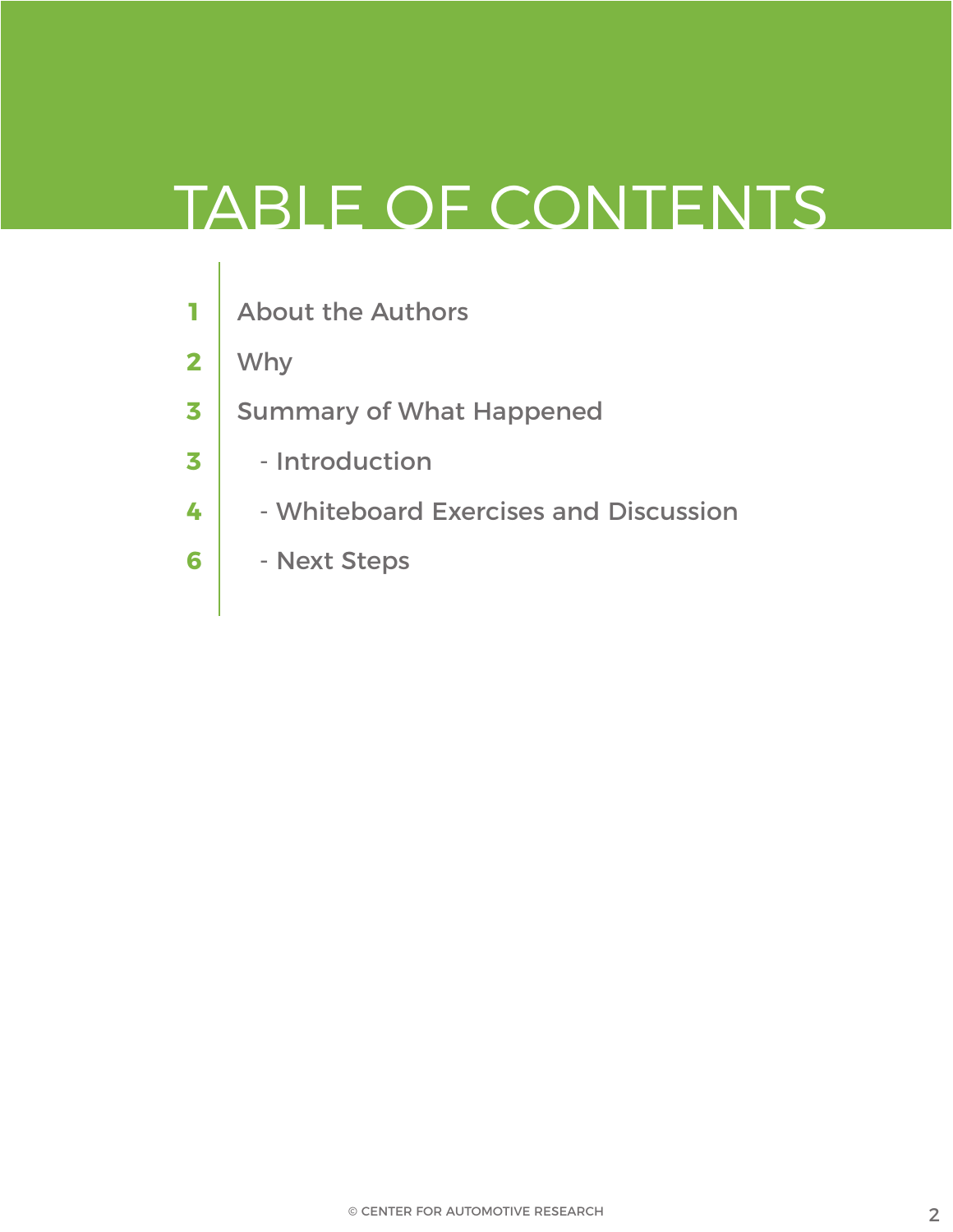# ABOUT THE AUTHORS

The Center for Automotive Research is an independent non-profit that produces industry-driven research and fosters dialogue on critical issues facing the automotive industry and its impact on the U.S. economy and society. CAR researchers closely track current and future global automotive industry and technology trends and assess their impacts. CAR researchers also study international collaborations and stay abreast of changes in international trade and regulatory environments, the development of technology standards, and the deployment of new vehicle technologies.

For citations and reference to this publication, please use the following:

Bush, J. (2022). Sustainability Roundtable Whitepaper. Center for Automotive Research, Ann Arbor, MI.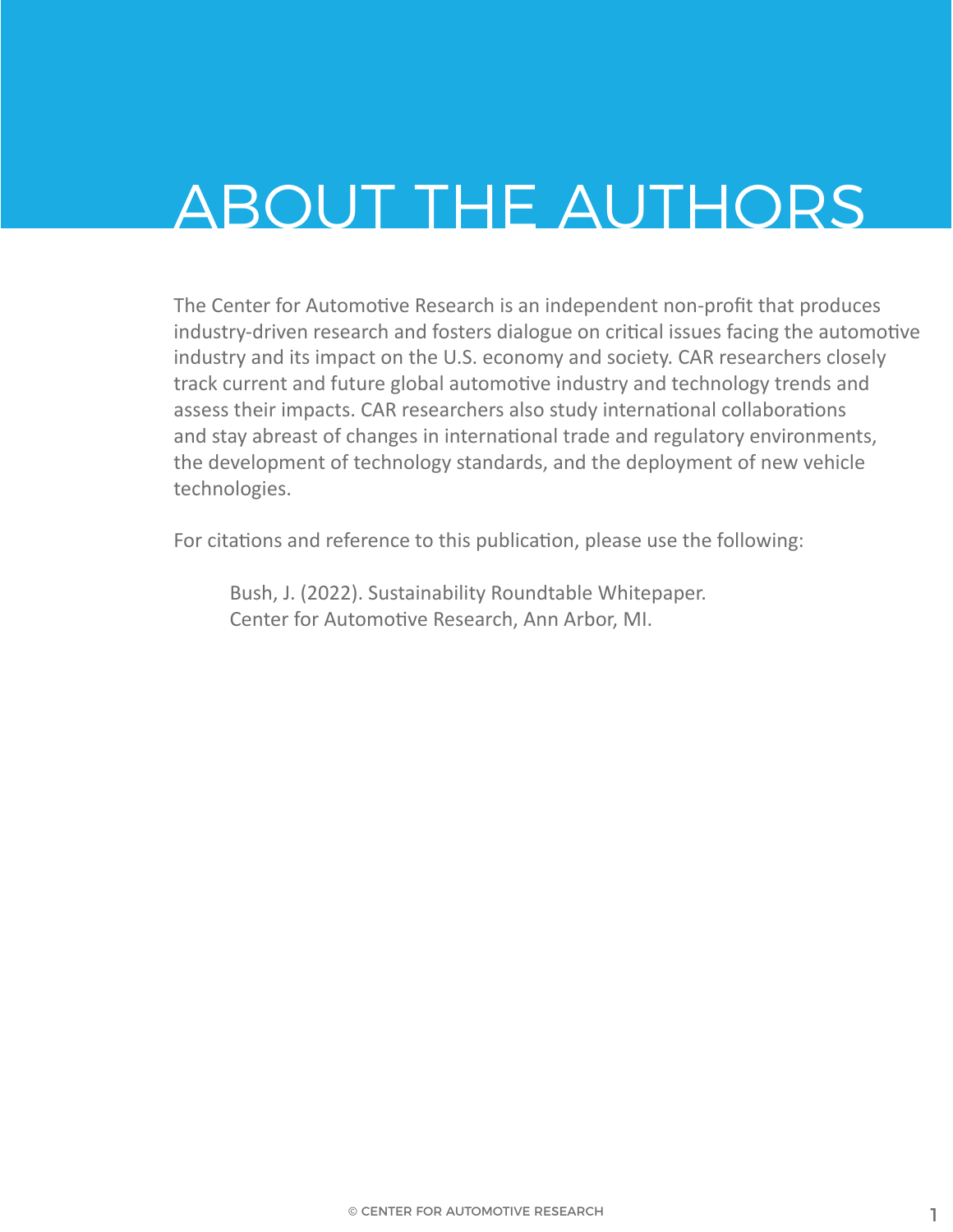## **WHY**

CAR conducts quarterly meetings with CAR Affiliates—a group of over 65 automotive stakeholders whose contributions support CAR's research activities. Over the past 18 months, sustainability has become a key point of discussion at these meetings. The increasing focus on sustainability is even more noteworthy amidst seemingly unprecedented challenges and change. While many companies have been considering how to implement sustainable practices for years, the speed at which the topic went from being just one of many challenges to high importance is, frankly, surprising. As the automotive industry faces a seemingly unending list of challenges, creating a vision for a sustainable future is becoming ever more critical.

Sustainability is complex and challenging. At its core, sustainability contains three pillars: environmental, social, and governance, commonly referred to as ESG. The Affiliates guided CAR to focus initial efforts on the environmental pillar of sustainability. Given the enormous challenges environmental sustainability presents, it is a logical starting point. However, CAR and its Affiliates understand the social and governance pillars are critical and worthy of equal attention in the coming years.

In the fourth quarter of 2021, CAR convened two roundtable discussions with Affiliates to explore environmental sustainability challenges. Participants included representatives from material suppliers, part and component manufacturers, consulting firms, and service firms. CAR designed the roundtables to understand industry stakeholders' most critical concerns in developing an environmental sustainability plan. The two roundtables included a total of 15 people from different companies. The participants were a diverse group with many different perspectives.

CAR researchers designed the roundtables to accomplish three main outcomes. Better understand stakeholders' perspectives on their companies' sustainability strategies and challenges; gather insights on their perspectives regarding their customers (the vehicle manufacturers) sustainability expectations and; the role CAR should play in supporting stakeholders' sustainability efforts. This report summarizes the roundtable outcomes and possible next steps.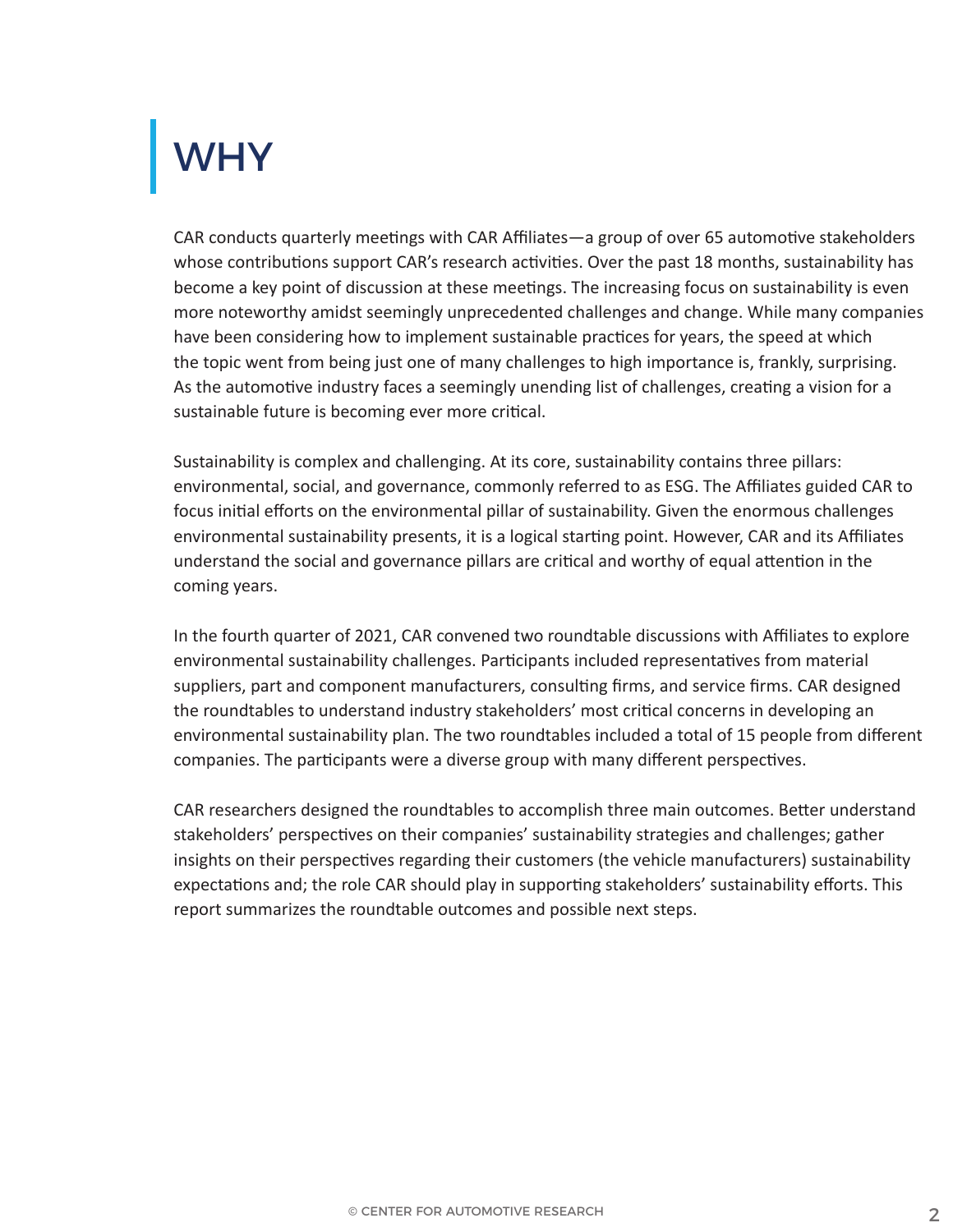### SUMMARY OF WHAT HAPPENED

### **INTRODUCTION**

The roundtables, which took place in November of 2021, offered an introduction to environmental sustainability in the automotive industry and a discussion among stakeholders on concerns and challenges they expect to face when executing sustainability initiatives. There has been a considerable focus on sustainability in recent years, and efforts have been made to understand and implement environmentally friendly practices. The roundtables highlighted some of these practices, including increasing electric vehicle (EV) market shares, federal and industrial electrification, decarbonization commitments, and consumers' shifting attitudes and corporate entities. The EV market experienced substantial growth in 2021 as the market share of EVs ticked up to 11.9% of the light vehicle market, demonstrating a clear acceleration of EV adoption. Furthermore, the Biden administration passed a \$1 trillion infrastructure package at the end of 2021, which included a target of 50% of new car sales to be electric by 2030. The package also includes \$7.5 billion toward a nationwide network of 500,000 EV charging stations by 2030 in an effort to increase consumer confidence.

The industry is witnessing the growing challenges with sustainability on the entire automotive value chain. Automakers are increasingly reporting on the environmental impact of their operations while pledging to further reduce emissions and other environmentally harmful practices. Wall Street has also begun to weigh in on the sustainability discussion. Corporate ESG practices are now considered safer investments, and stock prices are being rewarded for achieving good ESG scores. There is a belief that this is just beginning, and suppliers should expect more requirements regarding environmental initiatives, green power for facilities, and DEI.

There is a consensus among stakeholders who attended the roundtables that their organizations are unsure how to comply with some of the environmental sustainability requirements while also remaining competitive in the industry. Concerns were voiced over the lack of support and communication from customers to help them successfully implement new environmental sustainability practices. While there are many concerns around compliance and sustainability, stakeholders are also encouraged by the level of enthusiasm and questions they have received from customers and others in the industry. Many stakeholders have been inundated with questions from customers and suppliers on what sustainability steps are being taken and in what way they can partner. Suppliers are looking to understand how the industry approaches these problems and how they can collaborate to share the costs and help innovate.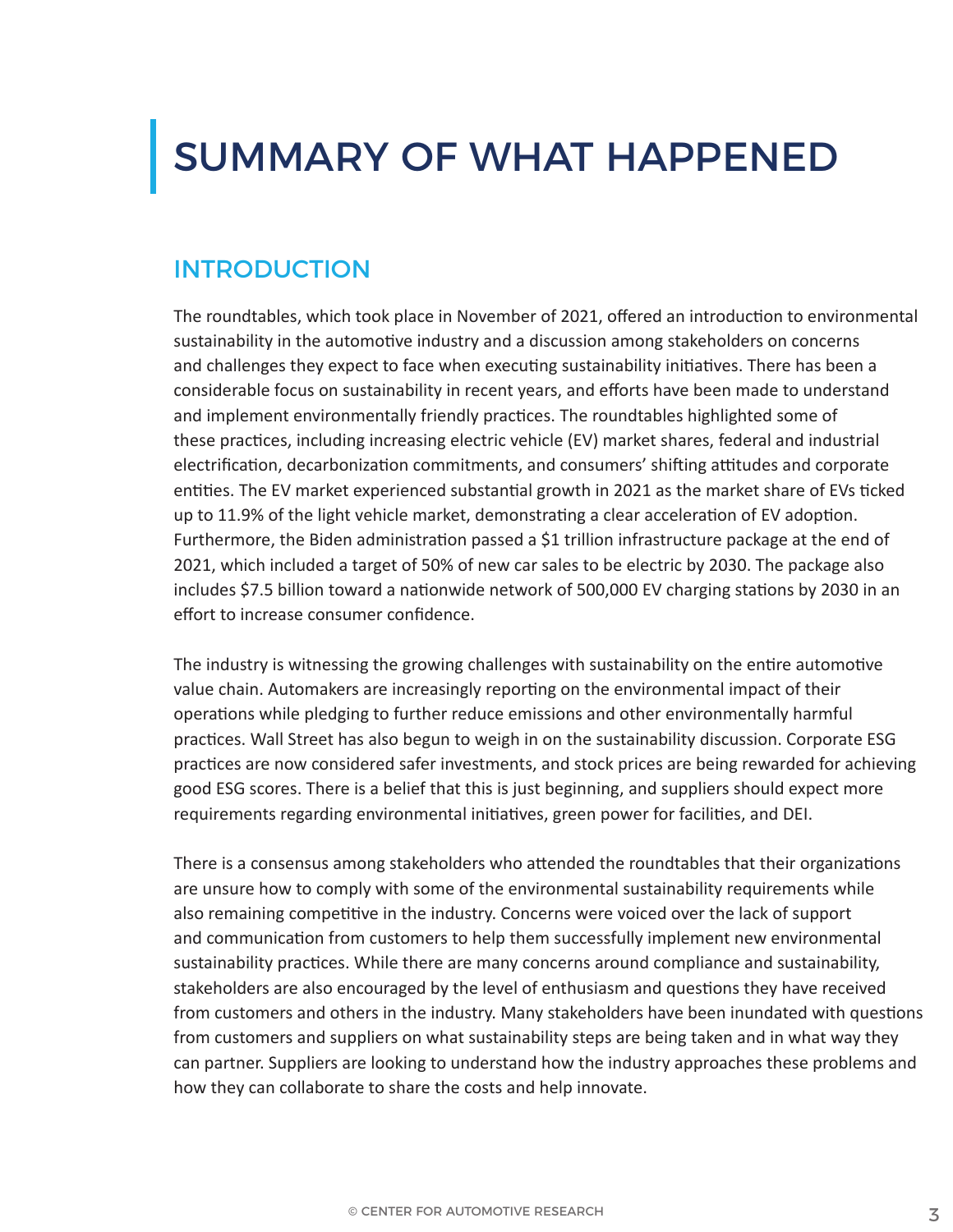### WHITEBOARD EXERCISES AND DISCUSSION

Following the initial introduction and discussion, stakeholders participated in exercises designed to help drive the conversation on sustainability and gain a better understanding of where stakeholders are likely to see the most significant impacts and the greatest opportunities.

#### **What one word describes your biggest concern when thinking about environmental sustainability?**

In the first exercise, stakeholders were asked to provide one word that best describes their biggest environmental sustainability concerns. Concerns among stakeholders covered a range of issues from cost to achievability. Many stakeholders view cost as a significant obstacle. The discussion centered around understanding the cost of meeting new sustainability requirements, such as carbon-neutral standards, and how those costs will need to be passed along through products to customers who may be unwilling to cover additional price increases. While many stakeholders are concerned with cost, there is also an understanding among some that sustainability creates value and should be seen as an investment. Companies and customers will need to see the value in sustainable processes and products for them to be successful. The developments in this area will likely be a balancing act between the pressures to innovate and the need to keep costs down. Partnerships will allow companies to share the financial burden of some of these environmental sustainability practices. Still, innovation across the industry will also be key in overcoming some of these challenges.

A few stakeholders see regulations as the main driving force behind the push for sustainability, and while many companies have made bold commitments, there is a gap between policy mandates and what is actually being implemented. One stakeholder noted that corporate sustainability would involve finding a balance between people, the planet, and profit. Stakeholders also see optimization and consistency as essential factors. Optimizing resources and time to ensure that enough value is gained while receiving consistency from the US government regarding standards, regulations, and policies will help limit confusion. A few stakeholders believe that environmental sustainability is a global issue, and despite the federal government's stance on sustainability, companies and NGOs will keep moving forward.

Other factors that draw concerns from stakeholders include accessibility and scalability. Accessibility to resources and the ability for suppliers to scale current processes to incorporate sustainable technologies along with sustainable production. Many challenges exist for manufacturers to include sustainable practices in a manufacturing process that was not designed to incorporate such practices.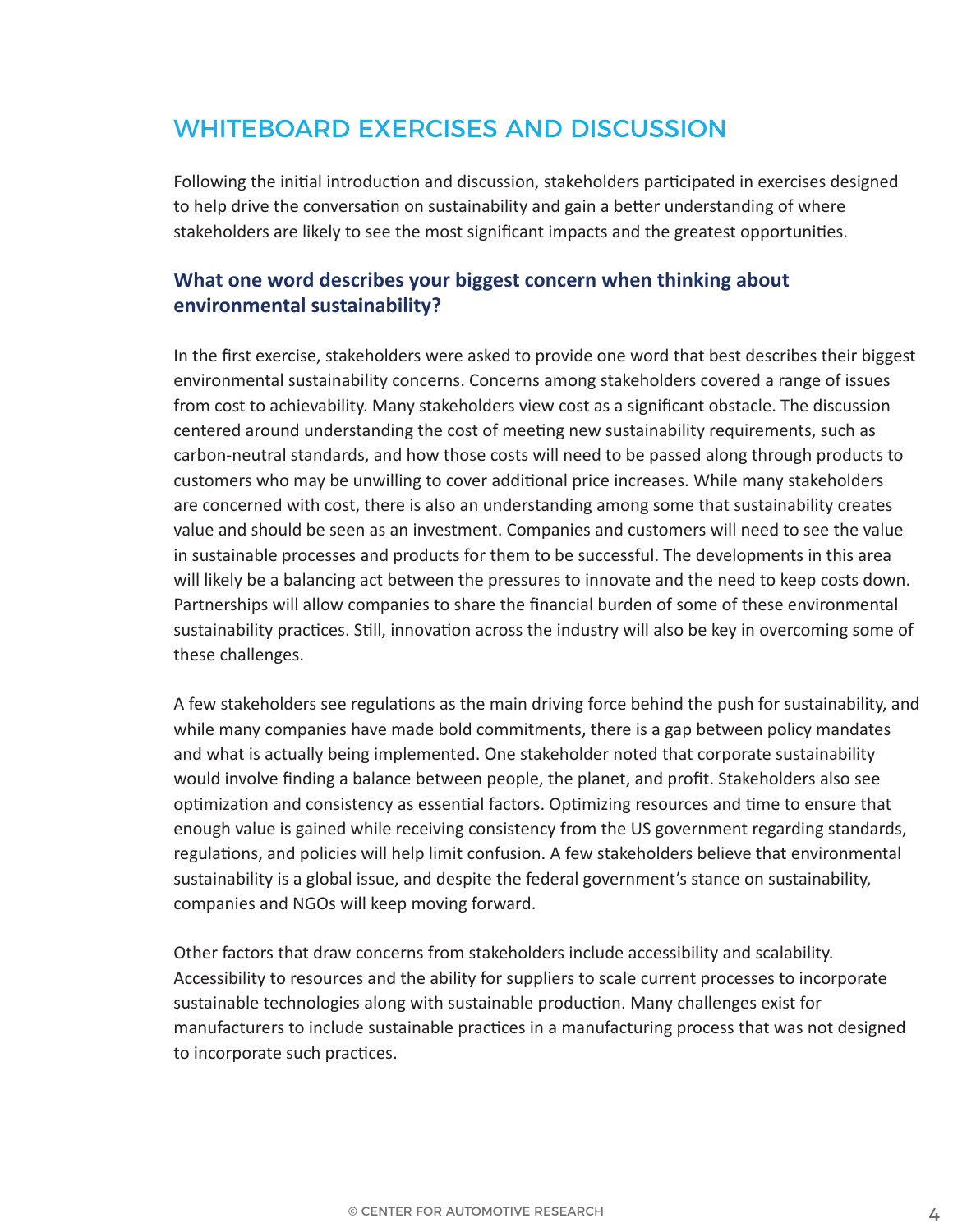#### **What excites you about environmental sustainability?**

In this exercise, stakeholders were tasked with listing what excites them most about sustainability. Responses included excitement over improving the planet for future generations with the possibility of helping to curb global climate change. There are new and exciting opportunities that environmental sustainability can offer, including the ability to differentiate from competitors along with new avenues for revenue and growth. Environmental sustainability allows companies to work towards a common goal that benefits society and offers unique research opportunities. Stakeholders are excited about forging new partnerships as companies are challenged to think outside the box and develop innovations in design and engineering. Other responses included excitement over the possibility of attracting new talent with more eco-conscious viewpoints. There is also the potential for new technologies with lower carbon footprints, greater circularity, improved performance, and being able to build a passion for sustainability within an organization.

#### **What needs to be true for your company to achieve environmental sustainability?**

When stakeholders were asked what needs to occur for their organization to achieve environmental sustainability, responses included a willingness by the company to change along with significant financial investment. Stakeholders expressed the need for commitment from customers and automakers to meet sustainability targets through shared costs, heavy investment, and precise requirements. Automakers will need to provide clear and transparent guidelines to sustainability requirements and consistent support. Collaborative partnerships between suppliers and automakers will be necessary for developing innovative green technologies to reach sustainability goals. Stakeholders are concerned that many companies make splashy announcements about environmental sustainability initiatives, but those leading the changes, such as the designers, engineers, and analysts, are often unsure how to execute the company's vision and goals. Companies need to establish targeted and actionable objectives that make good business sense. Furthermore, there must be a focus on the entire value chain; approaching sustainability from an end-product perspective can introduce challenges and confusion for those involved. Through training, organizations can educate employees and suppliers on what sustainability means to them and how they can contribute to sustainability initiatives.

#### **What things do your customers (VMS) need to know about helping make environmental sustainability in the supply chain?**

During this exercise, stakeholders added their thoughts on what customers can do to help them be successful in integrating environmental sustainability in the supply chain. Collaboration amongst stakeholders and customers will be vital in driving the conversation forward and necessary when implementing new sustainable processes. Communication and collaboration will create momentum in the supply chain through open and honest discussions between stakeholders on short-term and long-term goals, technologies for sustainable solutions, and creating common standards across the industry.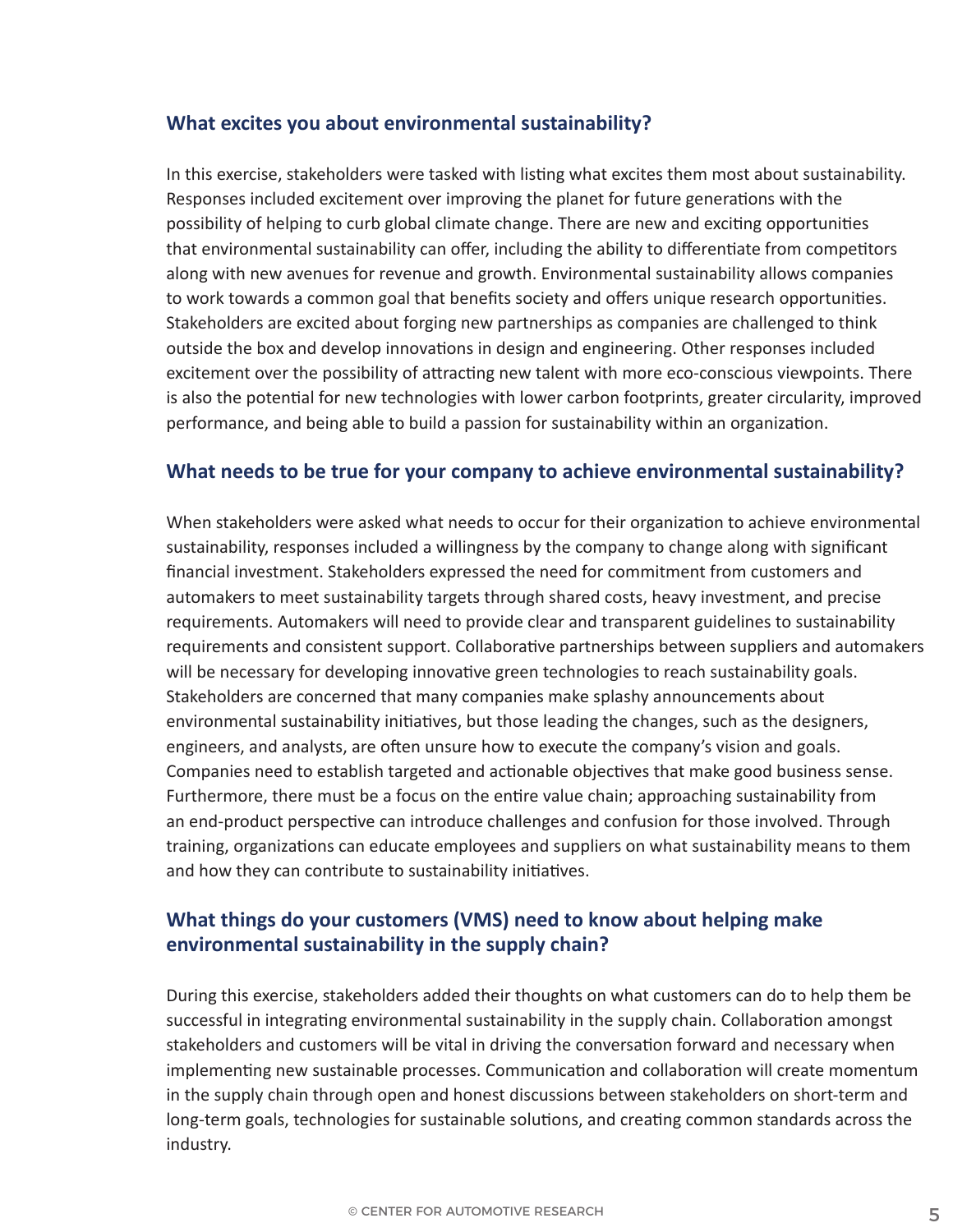US suppliers and customers are unsure where to begin when seeking sustainability initiatives to implement. Corporate sustainability announcements and promises need to be followed up with action and progress towards its goals, including less ambiguous objectives, clearer roles, responsibilities, and more well-defined expectations.

The message on environmental sustainability must also come from the top down. Leadership will play an essential role in guiding an organization through these changes and will need to provide a roadmap for those who are struggling. Associations and industry groups may also have a role to play in the sustainability discussion by making sure the right conversations occur with the right stakeholders. The automotive industry is a global industry and will require global action and commitment.

#### **Creating an action plan for CAR, and CAR affiliates and stakeholders**

The last exercise asked what CAR's role should be within sustainability in the automotive industry. Some suggestions offered by stakeholders include providing a roadmap for companies to help them understand the path forward as they undertake environmental sustainability in their organization. CAR can help bring together key players at different organizations who have mutual interests with the goal of collaborating to achieve sustainable solutions collectively. CAR has the ability to find the right people within organizations to undertake sustainability engagements. Some stakeholders said CAR could have a role in offering more granular sustainability objectives along with providing a better understanding of high-level motivations and business objectives.

Furthermore, through its industry connections, CAR has the ability to bring groups together to collaborate and exchange best practices. Automakers and suppliers can collaborate to map out sustainability goals for the next 5-10 years. Utilizing relationships throughout the industry to work towards a consensus from suppliers, automakers, and regulatory bodies will allow everyone to understand each other's pain points and goals.

### NEXT STEPS

Based on the learnings from the roundtable discussions, CAR has identified three action points to move forward. CAR proposes an inclusive project to:

**DEFINE** a comprehensive set of industry objectives considering both the challenges and opportunities faced by automakers and suppliers. Roundtable participants clearly stated they and their companies are ready to embrace a more environmentally sustainable way of doing business. However, they also clearly described challenges. Each customer (vehicle manufacturer) provides a set of similar but different requirements. CAR will work with vehicle manufacturers, suppliers, and others to define common practices so suppliers can efficiently and effectively meet the sustainability expectations of their customers.